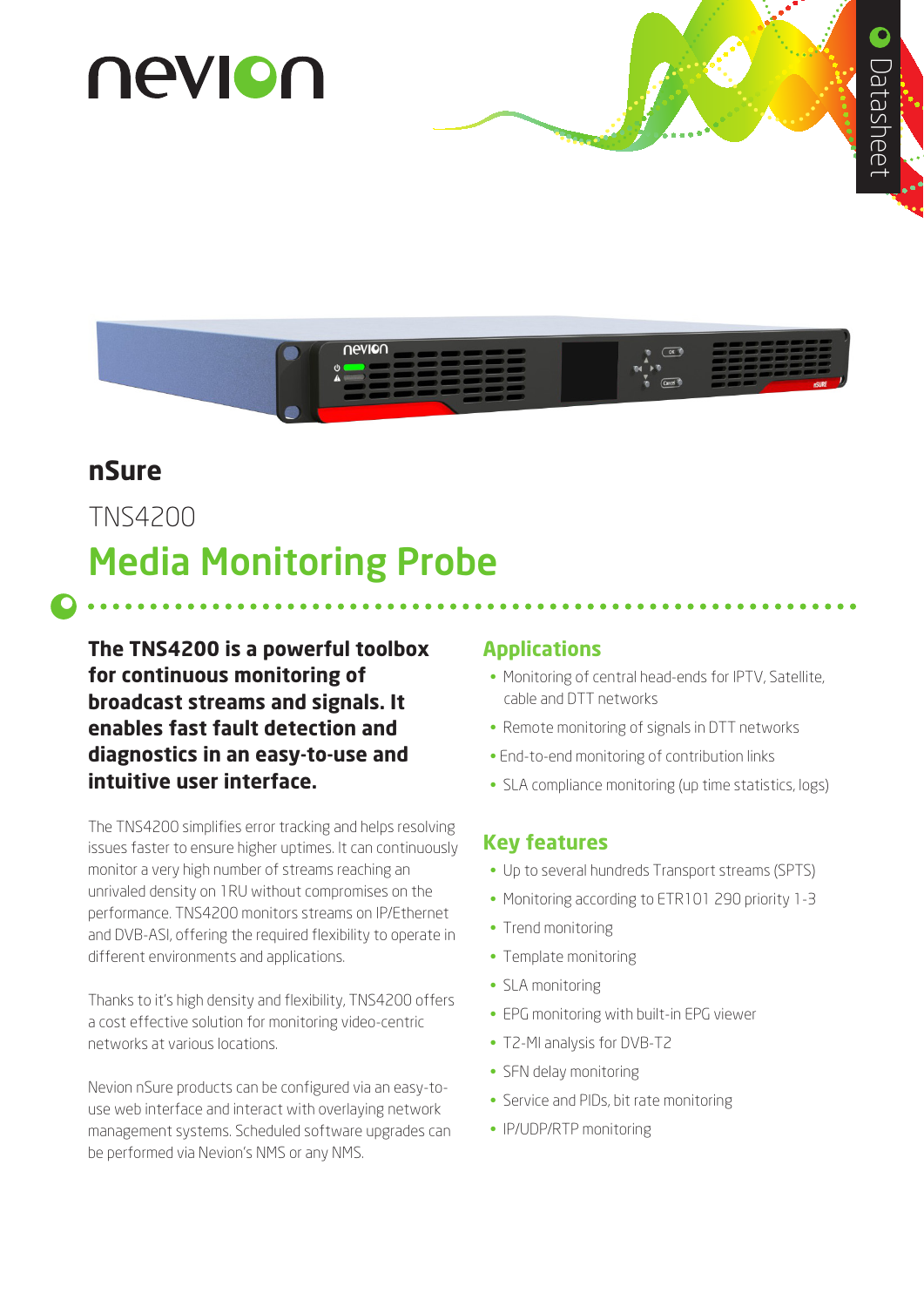

#### **High number of inputs**

TNS4200 can monitor a very high number of Transport Streams simultaneously. TNS4200 can receive and monitor several hundreds of SPTS streams over IP and offers an ideal monitoring tool for high sensity systems. At the same time. With an unrivaled number of MPTS inputs TNS4200 is a cost effective solution for monitoring high bit rate streams offering monitoring features focused on primary distribution

### **Transport Stream monitoring**

TNS4200 monitors the Transport Streams according to ETR101 290 priority1-3. The monitoring can be carried out simultaneously on all inputs independently of their interfaces (DVB-ASI and IP/Ethernet).

#### **Template monitoring**

Templates add a level of autonomy and simplify operation by comparing the incoming signals to a user defined template for the stream content and syntax The planning of maintenance work or changes in the programming such as insertion of live content becomes easier.

#### **Alarms and logs**

The alarms have severity levels following ITU-TX.733 and are fully configurable. The alarms hierarchy (Unit, inputs, services and PID level) allows for tailoring profiles describing the condition of the streams. Every event and alarm is stored in the circular log. The logs can be exported in different formats for reporting and inspection purposes.

### **Trend monitoring**

Operator can track critical parameters over time (with graphical views) and identify events and recurring issues that might lead to failure. Proactive network management enables the operator to prevent errors before they affect the viewer.

#### **SFN delay monitoring**

This feature checks the delay of the streams in the network and compares this figure to the time stamp signalled in the MIP packets or DVB-T2 time stamps. If the delay budget is exceeded an alarm will be raised informing the operator of the imminent failure of the SFN network.

### **T2-MI monitoring**

Monitoring the T2-MI (transmitter feed) ensures error free DVB-T2 transmission. TNS4200 helps the operator verify the synchronization and configuration information for the modulators and determine the source of transmission errors.

### **User-friendly configuration**

The user interface of the TNS4200 is simple and very intuitive, it is designed to help the operator configure the unit quickly. The GUI runs on any web browser and can be accessed from any computer.

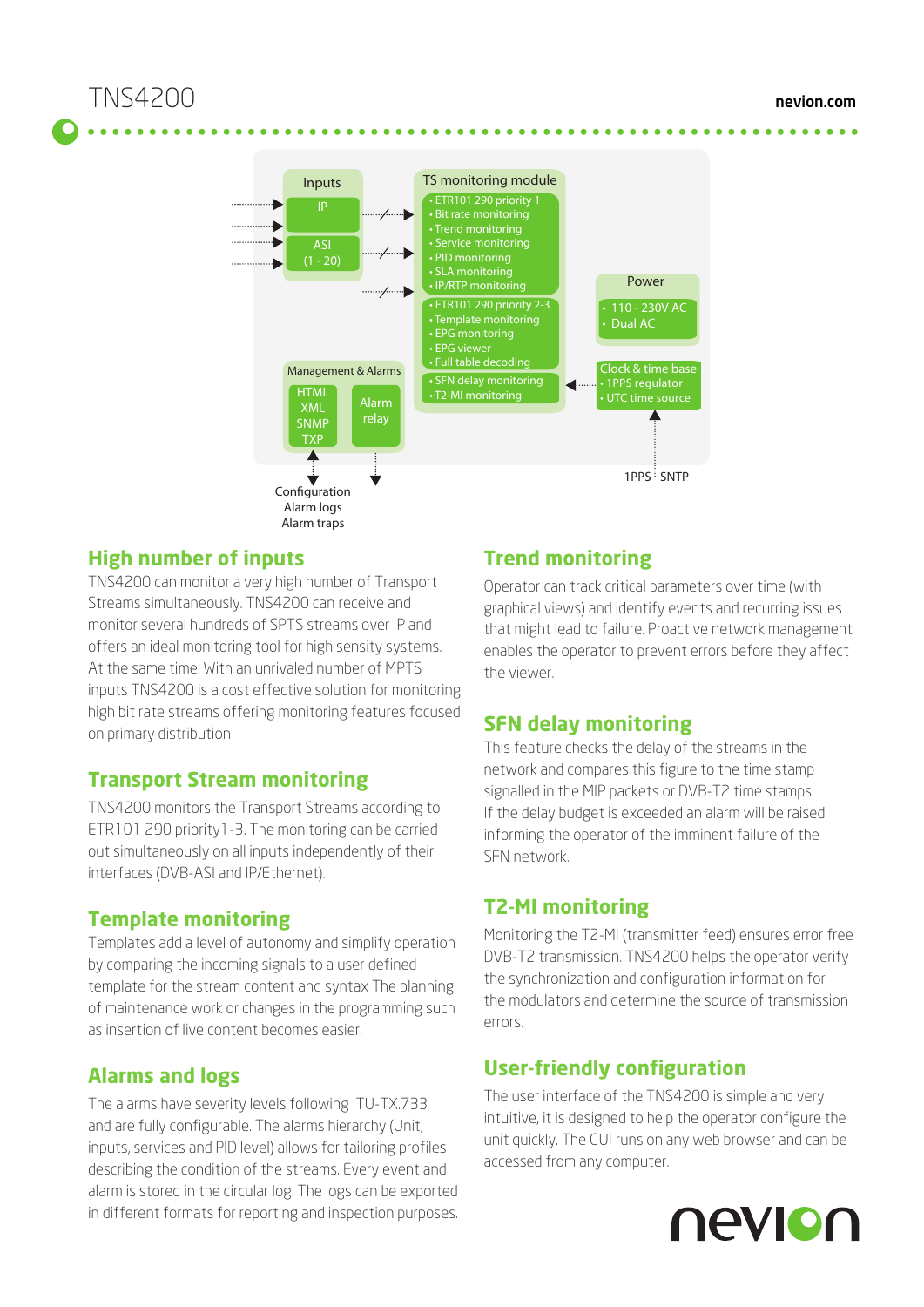# TNS4200





| ⊕ | Optional i/o card | ⊕ | Serial no.  |                                   | $\Box$      | $\Box$             |
|---|-------------------|---|-------------|-----------------------------------|-------------|--------------------|
| ⊕ | Optional i/o card | ⊕ | <b>IPPS</b> | ⊕<br>GND<br>AC100-240V<br>50-60Hz | 叵<br>$\Box$ | $\Box$<br>$\equiv$ |

#### **Transport Stream interfaces**

| DVB-ASI          | 4 DVB ASI inputs (EN 50083-9, Annex B)<br>Up to 4 ASI additional daughter boards with 4 ASI ports<br>per board<br>Up to 20 ASI inputs per 1RU<br>188 or 204 byte packet length<br>Burst and Spread mode (packet and byte mode)<br>Female BNC connectors 75 Ohm<br>Up to 16 additional ports on 4 i/o card (a 4 ports) |
|------------------|-----------------------------------------------------------------------------------------------------------------------------------------------------------------------------------------------------------------------------------------------------------------------------------------------------------------------|
| Gigabit Ethernet | Several hundreds of Transport Streams over IP (SPTS)<br>2 x 100/1000Base-T Ethernet (2 x R 45)<br>2 x 10G SFP+<br>Protocols: IEEE 802.3 Ethernet, VLAN (802.10, 802.1 ad<br>"OinO"), ARP, IPv4, UDP, TCP, RTP, IGMPv2/3)<br>TS Encapsulation SMPTE 2022 - 1/2                                                         |

#### **Monitoring & analysis**

| Monitoring    | ETR101 290 priority 1-3<br>T2-MI monitoring (PLP, L1-signalling, Time stamps)<br>Trend monitoring<br>EPG monitoring (with gap detection and EPG viewer)<br>SLA monitoring (per service, per input, per unit)<br>SFN delay monitoring<br>IP/RTP monitoring (join multicast or IP snooping)<br>Service and PID monitoring               |
|---------------|---------------------------------------------------------------------------------------------------------------------------------------------------------------------------------------------------------------------------------------------------------------------------------------------------------------------------------------|
| Analysis      | Full PSI/SI/PSIP table decoding and analysis<br>PCR and PCR jitter analysis with histogram views<br>MIP packets analysis<br>T2-MI analysis<br>Service analysis (service ID, name and components,<br>proportions of PIDs)<br>PID analysis (type, scrambling and bit rates)<br>Bit rate analysis (TS, service, PID) with graphical view |
| Alarms & logs | Standardised alarm levels according to ITU-T X.733<br>Configurable alarm severity level (individual, PID level,<br>service level, input level)<br>Alarm filters and profiles<br>Exportable (XML, CSV) logs                                                                                                                            |

#### **Time synchronization**

| Clock reference    | 1 PPS input (50 Ohm female BNC)           |
|--------------------|-------------------------------------------|
| UTC time reference | SNTP over the management interface (RJ45) |

#### **Control and management**

| Management port                              | 100/1000Base-T Ethernet<br>Connector: RI45                            |  |
|----------------------------------------------|-----------------------------------------------------------------------|--|
|                                              | Element control through HTTP/WEB based GUI                            |  |
| XML Configuration import and export via HTTP |                                                                       |  |
| Protocols                                    | HTTP, XML, SNMPv2c                                                    |  |
| Alarm Relay                                  | 9 pin D-SUB. Two relays supported; one at configurable<br>alarm level |  |
| Maintenance Port                             | ISR                                                                   |  |

#### **Physical and environmental characteristics**

| Input Voltage         | 100-240V AC +/- 10%, 50/60 Hz,                                                           |  |  |
|-----------------------|------------------------------------------------------------------------------------------|--|--|
| Power consumption     | 200W max                                                                                 |  |  |
| Dimensions            | 1RU 19",<br>Dual PSU:(WxDxH) 420 x 400 x 44.5mm<br>Single PSU:(WxDxH) 210 x 400 x 44.5mm |  |  |
| Operating temperature | $0^{\circ}$ C to 50 $^{\circ}$ C                                                         |  |  |
| Storage temperature   | $-20^{\circ}$ C to 70 $^{\circ}$ C)                                                      |  |  |
| Relative humidity     | 5% to 95% (non condensing)                                                               |  |  |
| Compliance            | CE: 73/23/EEC, 89/336/EEC, IEC60950, EN60950,<br>EN55022, EN55024, EN6100-3-2, CSA       |  |  |

#### **Product options**

|  |                        | NX4-HW-PSU-AC-150-X2 Dual 100 - 240V power supplies |
|--|------------------------|-----------------------------------------------------|
|  | NX4-HW-ASI-IO-X4       | ASI i/o board with 4 ports                          |
|  | NX4-HW-ASI-IO-X8       | ASI i/o board with 8 ports                          |
|  | TNS4200-SW-10G         | Enable 10G capacity on the SFP sockets              |
|  | <b>TNS4200-SW-TSIX</b> | MPTS Transport Stream inputs, X= 5, 10, 15, 25, 40  |
|  | TNS4200-SW-SPTX        | SPTS inputs, X=25, 50, 100                          |
|  | TNS4200-SW-AMMX        | Advanced monitoring (ETR290 pri2 and 3) for MPTS    |
|  | TNS4200-SW-AMP2        | Monitoring of ETR290 priority 2 alarms for SPTSs    |
|  | TNS4200-SW-T2ANx       | T2-MI monitoring per existing input                 |